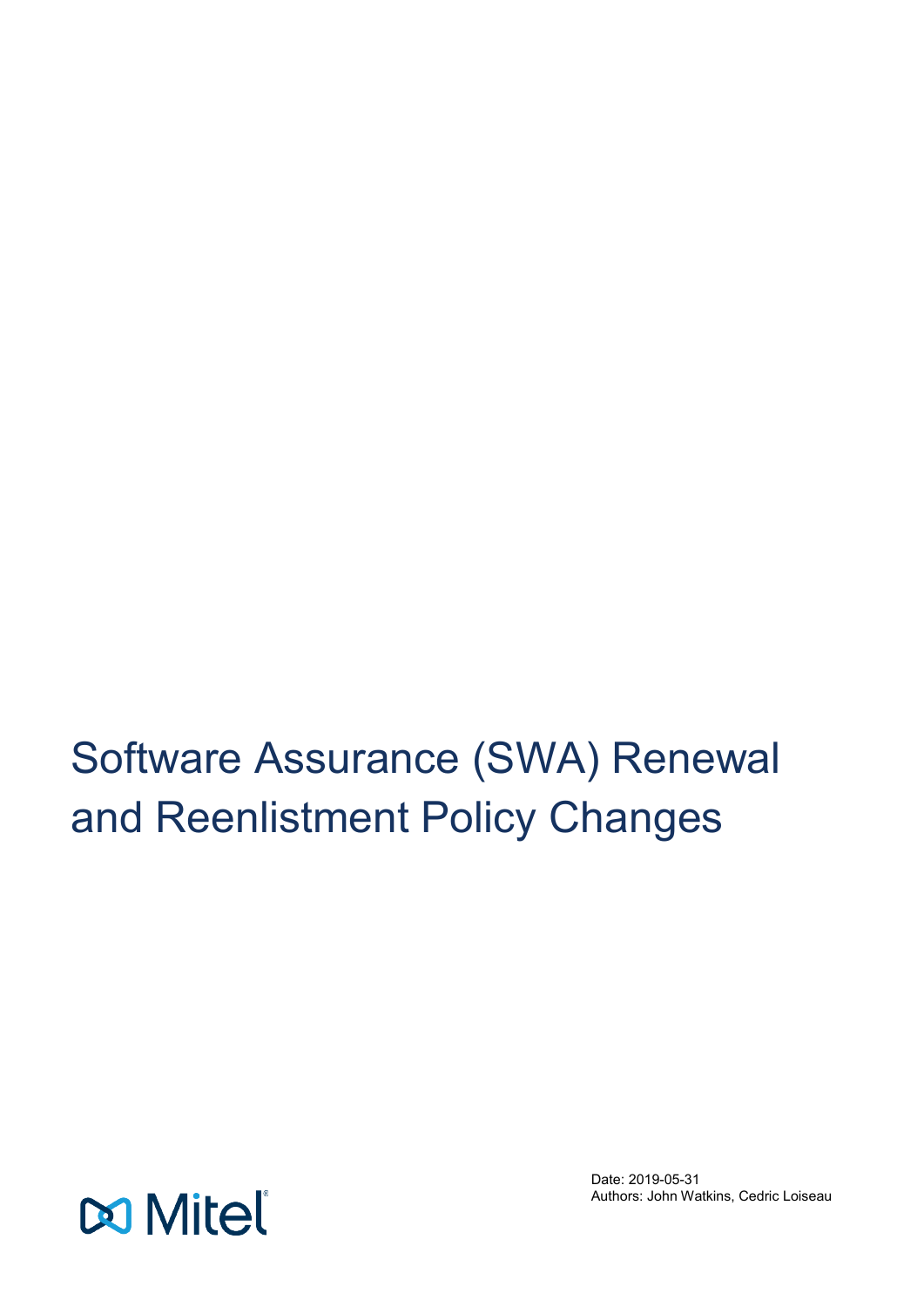The information conveyed in this document is confidential and proprietary to Mitel® and is intended solely for Mitel employees and members of Mitel's reseller channel who specifically have a need to know this information. If you are not a Mitel employee or a Mitel authorized PARTNER, you are not the intended recipient of this information. Please delete or return any related material. Mitel will enforce its right to protect its confidential and proprietary information and failure to comply with the foregoing may result in legal action against you or your company.

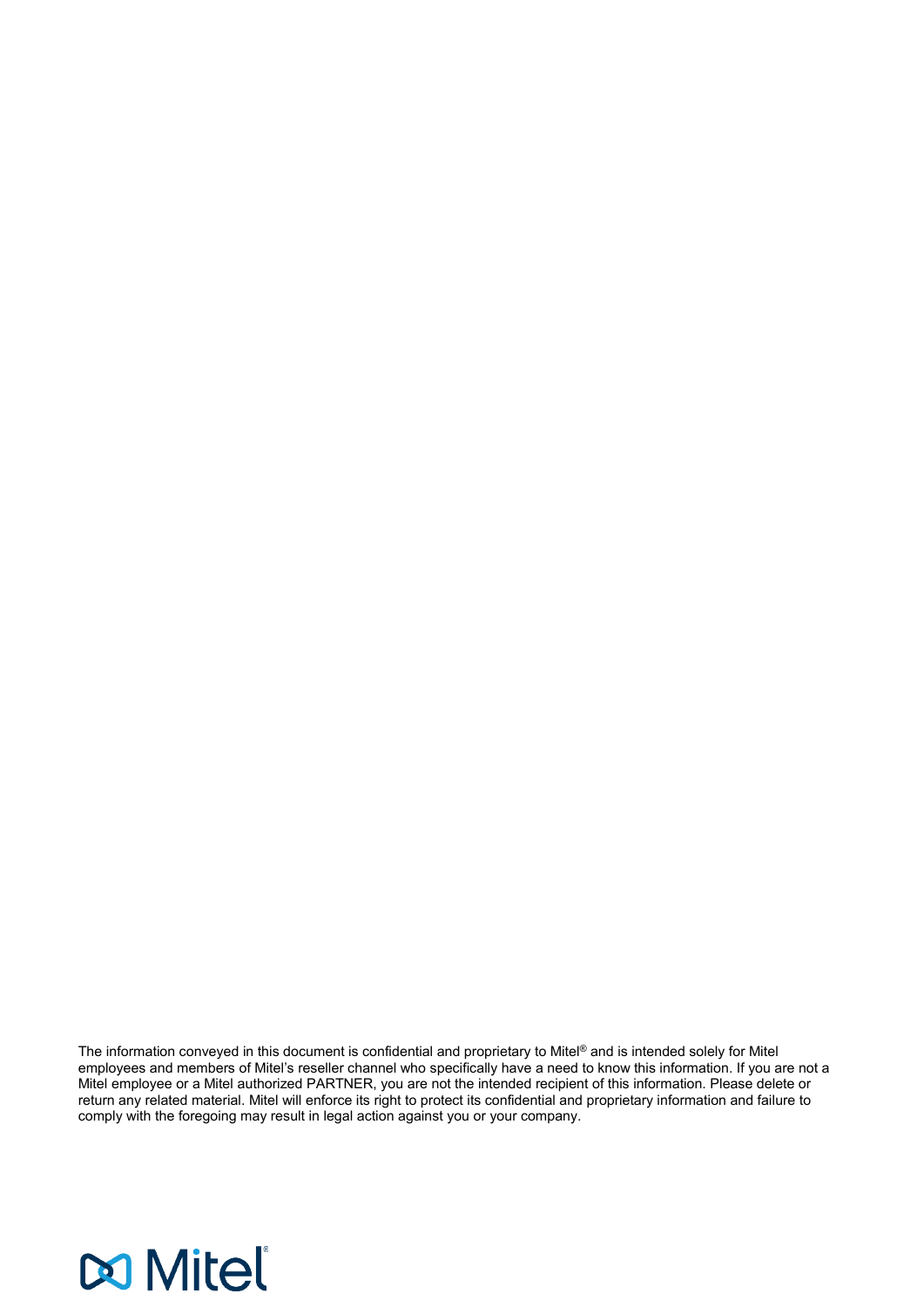# **Summary**

Mitel announces the following policy changes to Software Assurance (SWA) Renewals and Reenlistments:

- Change to quote validity period
- Introduction of backdating of the start of new SWA coverage
- Increases to Reenlistment Fees.
- Changes to SWA Reenlist part codes: price changes and new parts.

Changes are effective on July  $8<sup>th</sup>$ , 2019 and affect Mitel products and associated applications, worldwide, as listed below. Mitel will honor existing SWA quotes as defined in the Transition Policy below.

## **SWA Renewal and Reenlistment Policy Changes**

Effective July  $8<sup>th</sup>$ , 2019, per the "New Policy" section below, Mitel announces the following significant policy changes to SWA Renewals and Reenlistments. Below there are diagrams to illustrate renewal and reenlist timelines and fees, a table that compares past Mitel policies to the new policy, and a table that shows which products are affected by the new policy.

The new policy is designed to drive behaviors in the partner community to:

- Ensure continuous SWA coverage
- Renew coverage before SWA expiry or at worst, in-month after expiry
- Reenlist SWA coverage at the earliest opportunity

To make the most effective use of the new policy, please take time to read the Best Practices and Questions & Answers sections below.

To help implement the new policies, existing Reenlistment part codes are increasing in price. Unless a reenlistment part code is a unit price, e.g., EUR2.0 or USD 1.0, reenlistment prices will be increasing to 100% of 1 year of SWA Subscription Fees. See affected parts in the table below. Price change effectivity is July 8th, 2019.

To align practices with other Mitel solutions, Mitel is introducing additional SWA reenlistment part codes for all Application Management Center (AMC) products and for MiVoice Connect. Where Reenlistment Fees are applicable, these new parts will appear in AMC and MiVoice Connect SWA quotes separately from Subscription Fees. New parts shown in the table below will be available on July 8<sup>th</sup>, 2019.

For SWA quotes generated before the effective date, please review the section below on Transition Policies.

For more information please consult the Software Assurance Program Guide on InfoChannel.

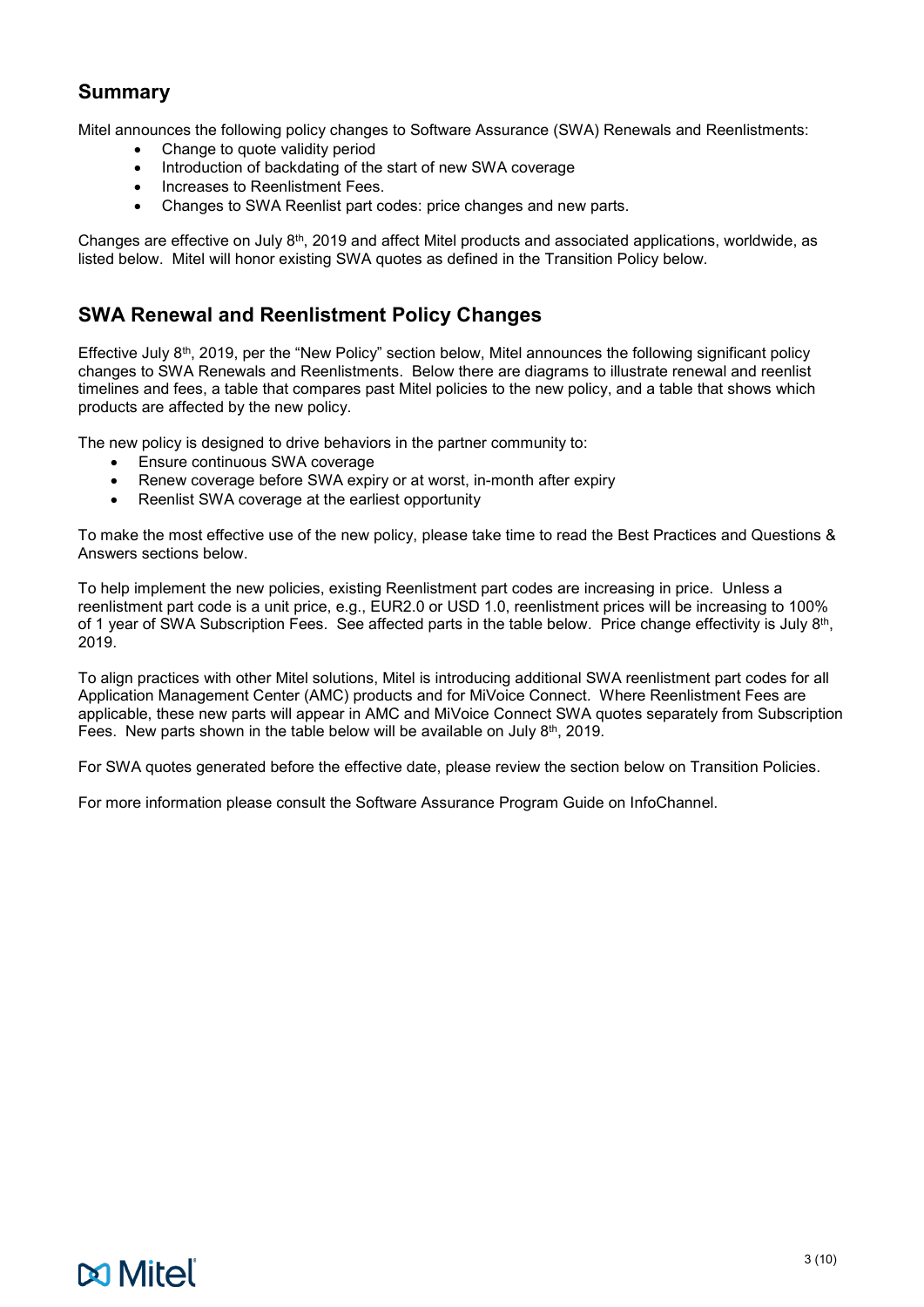## **New Policy**

(applicable to all Mitel products, per table below)

If SWA Renewal is done before the expiration of the SWA coverage or within 30 days after the expiration, which we call the grace period, then SWA Reenlistment is not required. Once the 30-day period after the expiration of SWA coverage has passed, SWA Reenlistment will be required.

## **SWA Renewal:**

- 1. **Renewal Quotes** can be generated and ordered in advance of expiry of existing SWA coverage as well as within a 30-day "Grace Period" following of the expiration of the coverage. The maximum quote validity is 120 days from date of quote, i.e., when quoting at least 90 days in advance of expiry. There is no minimum quote validity, i.e., when quoting on the last day of the Grace Period.
- 2. **Grace Period (Renewal Quote Validity)**: Renewal quotes can be ordered for up to 30 days after expiry of the previous SWA coverage with no reenlistment fees. Once the 30-day Grace Period has passed, Renewal quotes will expire and can no longer be ordered.
- 3. **SWA Subscription Fees** will be calculated based on covered licenses or assets, coverage term and coverage level.
- 4. **Renewal Term**: coverage duration or term is nominally 1, 2, 3, 4 or 5 years; custom terms will be prorated. The maximum renewal term is 5 years.
- 5. **Renewal Backdating**: Renewal orders will start new SWA coverage on the day after expiry of the previous SWA coverage: see Renewal Scenarios diagram below. Early orders made before SWA expiry will be forward dated while late orders made during the Grace Period will be backdated.

### **SWA Reenlistment:**

- 1. **Reenlistment Quotes** are required once the 30-day Grace Period has ended.
- **2. Reenlistment Quote Validity:** Reenlistment Quotes are valid for 30 days, and during that time they can be ordered. 30 days after quote generation, Reenlistment Quotes expire and can no longer be ordered. At this time, a new Reenlistment Quote must be generated with updated Reenlistment Fees.
- 3. **Subscription Fees** as defined above.
- 4. **Reenlistment Fees** include a fixed "Penalty Fee" and a variable "Expired Period Fee":
	- a. Reenlistment Fees are calculated as percentages multiplied by the 1 year Subscription Fee for coverage, without multi-year discounting.
	- b. The Penalty Fee will be 33%.
	- c. The Expired Period Fee will be equal to (today's date *minus* the expiry date of previous SWA coverage) / 365 days, expressed as a percentage.
	- d. The total Reenlistment Fee will be capped at a maximum of 100%.
	- e. Example Reenlistment Fee: 100 days after expiry of previous SWA coverage with an annual SWA list price of \$500:

(33% + 100/365) x \$500

=0.33\*\$500 + 0.274\*\$500

 $=$ \$165 + \$137

=\$302 (Reenlistment Fee)

Example Reenlistment Fee: 100 days after expiry of previous SWA coverage with an annual

- f. Voucher-based Reenlistments will incur a fixed 100% Reenlistment Fee, e.g., if used for MiVoice Office 400 Reenlistments.
- 5. **Reenlistment Term** is a minimum of 1 year, exclusive of Reenlistment Fees, and a maximum of 5 years (defined above in "Renewal Term").
- 6. **Reenlistment Backdating:** New SWA coverage will be backdated to start on the date the quote is generated: see Reenlistment Scenario diagram below.

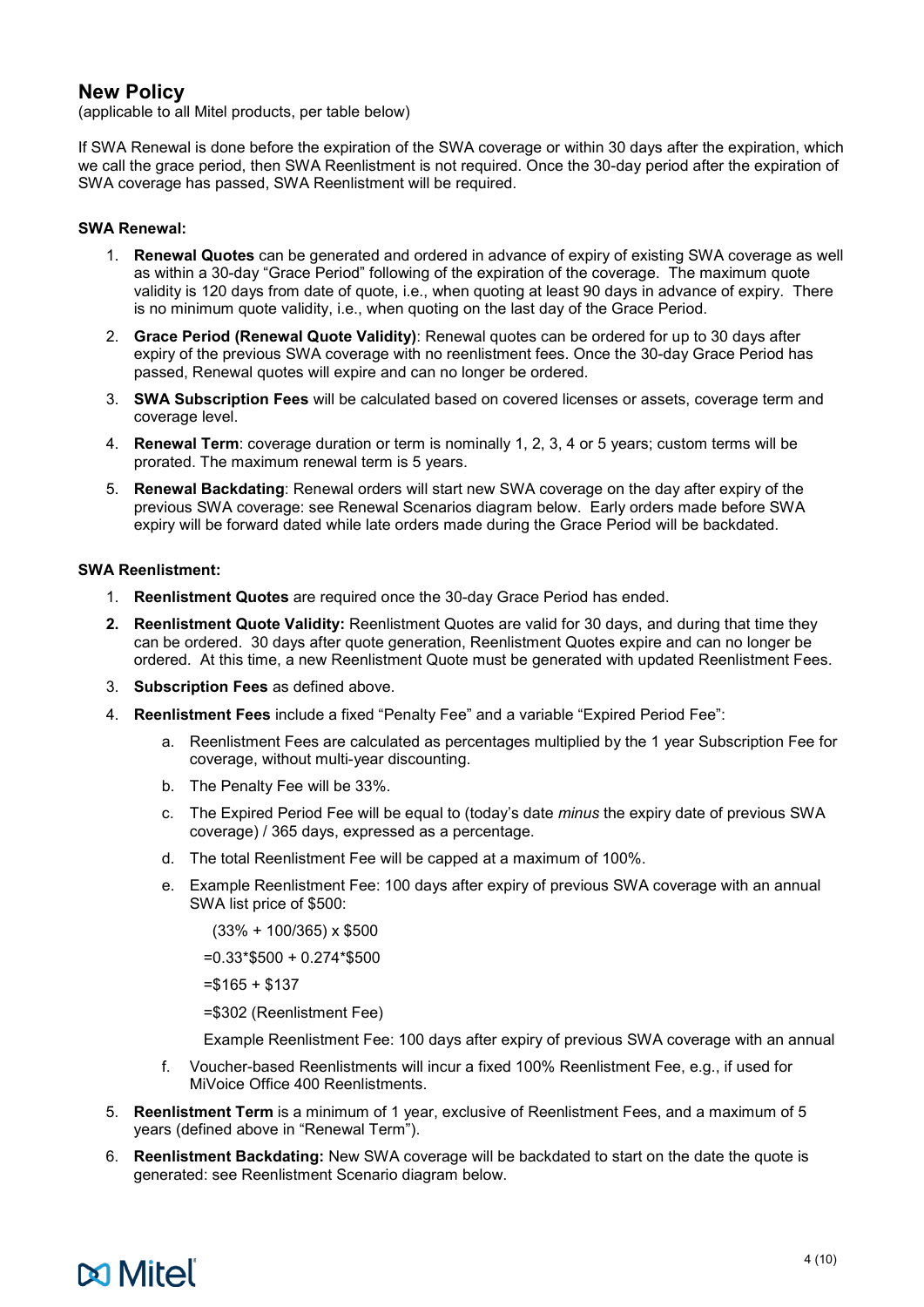## **Renewal Scenarios:**



## **Reenlist Scenario:**



## **Reenlist Fee Structure (Orange line):**



**Do Mitel**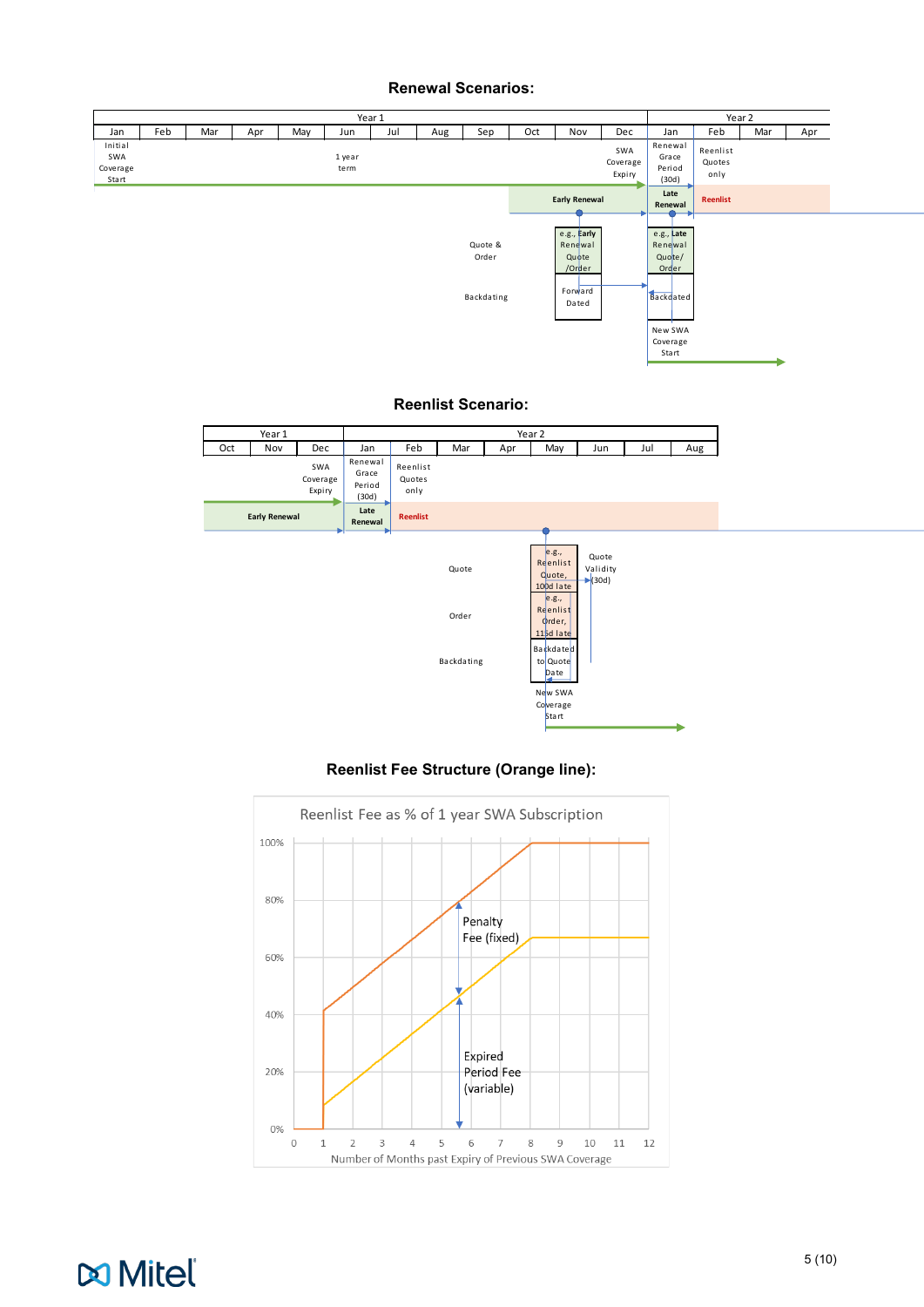## **Policy Comparison [1]**

|                                                                                                                   | <b>Policy before</b><br><b>July 2018</b>                  | <b>Current (old) Policy</b>                              | <b>New Policy</b><br><b>Effective July 2019</b>            |
|-------------------------------------------------------------------------------------------------------------------|-----------------------------------------------------------|----------------------------------------------------------|------------------------------------------------------------|
| <b>Grace Period for Renewal</b><br>(days after previous expiry date that a<br>renewal quote can still be ordered) | 30 days                                                   | 0 days                                                   | 30 days                                                    |
| <b>Backdating of Renewals</b><br>(to previous expiry date + 1 day)                                                | Yes                                                       | n/a                                                      | Yes                                                        |
| <b>Renewal Quote Validity</b>                                                                                     | 90 days, must be<br>ordered before end of<br>Grace Period | 120 days, must be<br>ordered before end of<br>SWA expiry | 120 days, must be<br>ordered before end of<br>Grace Period |
| <b>Reenlistment Fee</b><br>(% of 1 year of subscription fees) $[2]$                                               | 100%                                                      | 20%                                                      | $-40 - 100\%$<br>(variable, capped)                        |
| <b>Backdating of Reenlistments</b><br>Yes, to date of Quote                                                       |                                                           | Yes, to date of Quote                                    | Yes, to date of Quote                                      |
| <b>Reenlistment Quote Validity</b>                                                                                | 90 days                                                   | 120 days                                                 | 30 days                                                    |

Notes:

[1] This table excludes MiVoice Connect policies

[2] Excludes third party/OEM products

## **Mitel Products in Scope for New Policy**

|                                                                                   | <b>New Policy Enforced</b>                                                                                                                                                                 | <b>Policy Variance</b><br>(always 100% Reenlist Fees)                          |
|-----------------------------------------------------------------------------------|--------------------------------------------------------------------------------------------------------------------------------------------------------------------------------------------|--------------------------------------------------------------------------------|
| <b>Application</b><br><b>Management</b><br><b>Center (AMC)</b><br><b>Products</b> | • MiVoice Business<br>• MiCollab / UCC<br>• Mitel Border Gateway<br>• Open Integration Gateway<br>$\bullet$ NuPoint<br>• MiCC Business<br>• MiVoice Office 250<br>• MiCC Office            |                                                                                |
| Licenses &<br><b>Services (SLS)</b><br><b>Products</b>                            | • MiVoice MX-One & applications<br>• MiCC Enterprise<br>• MiVoice Office 400 & applications<br>• Connected Guest (Mitel Hospitality)[1]<br>• MiVoice Connect & applications <sup>[2]</sup> | <b>Voucher-Based Reenlistments</b>                                             |
| <b>AKOP Products</b>                                                              | • MiVoice 5000 & applications                                                                                                                                                              |                                                                                |
| <b>Other Products</b>                                                             |                                                                                                                                                                                            | • MiVoice Call Recording<br>• Third Party License Servers<br>$\bullet$ Toshiba |

Notes:

[1] When Connected Guest SWA is in SLS.

[2] When MiVoice Connect migrates to Licenses & Services (SLS) and new asset repository.

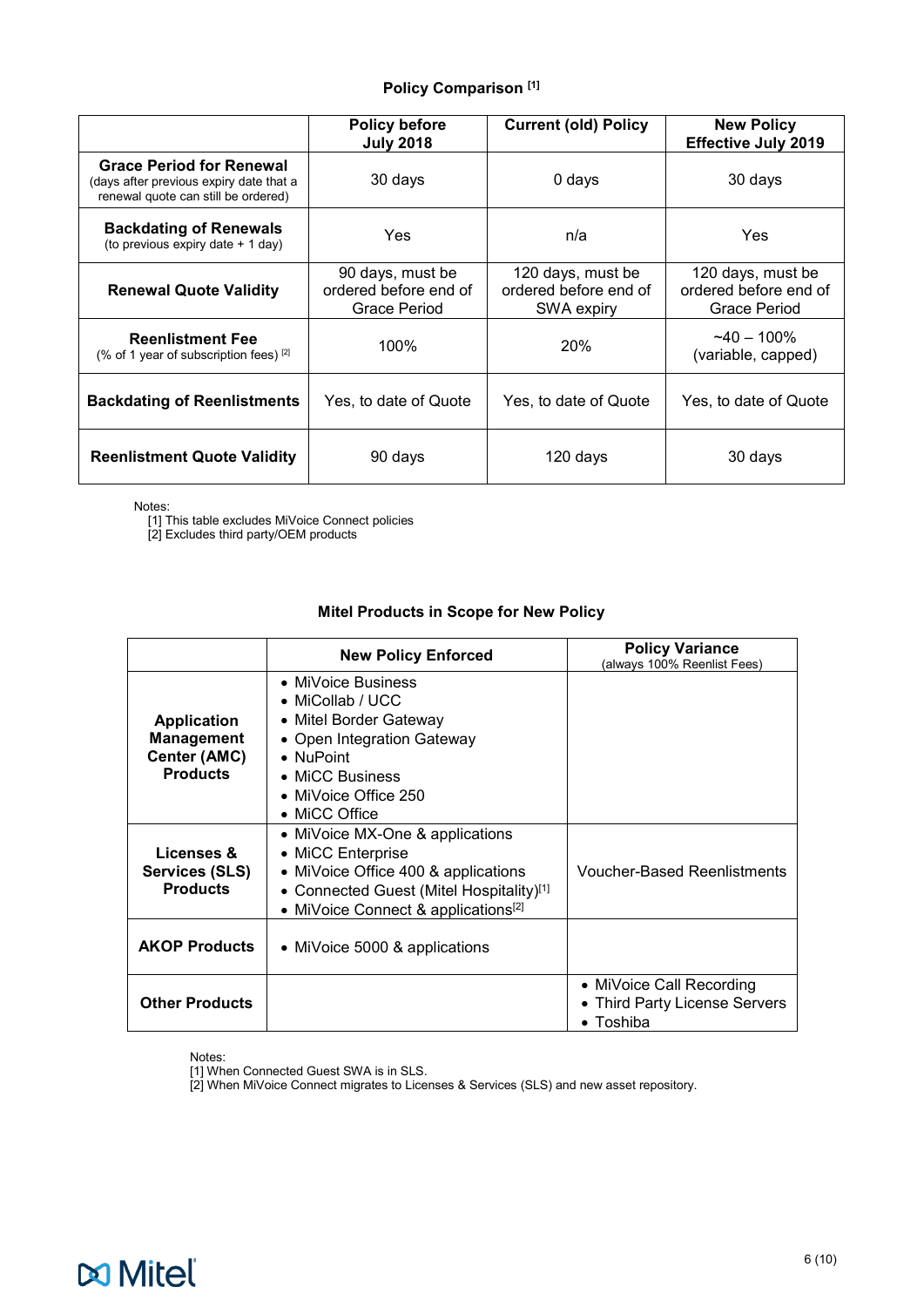# **Best Practices for Mitel's SWA Renewal and Reenlist Policy**

In the new Mitel policy, you either Renew or Reenlist. Please consider the best practices below that will save you money, and more importantly ensure you are getting the best value from your Mitel solution:

- **1. Choose Renewal over Reenlistment:**
	- Quote SWA **Renewals** well in advance of expiry of SWA coverage, typically quoting 90 120 days in advance.
	- If you are running late, then you can now quote SWA **Renewals** even up to 30 days after expiry (during the Grace Period).
	- **Ordering Renewals** can be any time before the end of the 30 day Grace Period.
	- Renewals have no Reenlistment Fees.
	- Reenlistment Fees include a **Penalty Fee** which is now 33% vs. current policy of 20% (of your annual subscription fees).
	- Reenlistment fees also include an **Expired Period Fee** that increases each day after the expiry of SWA coverage: so the longer you wait to reenlist, the higher the fees up to a maximum of 100% at 8 months past SWA expiry.
- 2. **Order Renewals before expiry of the previous SWA term**, or before the end of the 30 day Renewal grace period:
	- Avoid the Reenlistment Fees that start on day 31 after SWA expiry.
- 3. **Reenlist expired SWA coverage as early as possible** after lapse of coverage:
	- There is no advantage to wait to reenlist as Reenlistment Fees are on a daily increasing scale up to 8 months past expiry, so the longer you wait, the more you pay for lack of coverage (equivalent to being subscribed to SWA).
- 4. **If you are over 8 months past SWA expiry, then be prepared to pay Reenlistment Fees of 100%**  of your annual SWA Subscription Fees.
- 5. **Order Reenlistments 30 days or less from generating a quote**:
	- Reenlistment Quotes are only valid for 30 days, not 120 days as in the past.
	- Avoid having to requote Reenlistment with updated (often higher) reenlistment fees.

# **Transition Policies**

Software Assurance renewal quotations created before the effective date will be honored after the Renewal and Reenlistment policy change, with the following conditions:

- AMC and AKOP existing quotations will be honored up to and including the "orderable by" date on the quote.
- SLS existing quotations will be invoiced with the price at the time of the order. After the new policy effective date, existing quotations will be impacted by the policy change.
- If you make any changes to an existing quote, it will be updated with current pricing.
- After the "orderable by" date you need to generate or request a new quote.
- In the absence of "orderable by" date on the quote, the quote will be honored a maximum of 120 days after its generation or up 30 days after the current expiry of the Software Assurance contract, whichever comes first.

Note: In the normal course of business, Mitel SWA renewal quotes are produced 90-120 days in advance of a renewal date.

## **Price Change to Existing Reenlistment Part Numbers**

Reenlistment Fees for AKOP, SLS and MiContact Center Business (in AMC) are charged using dedicated part numbers. To accommodate changes to the reenlistment fees, the following existing part numbers are increasing in price.

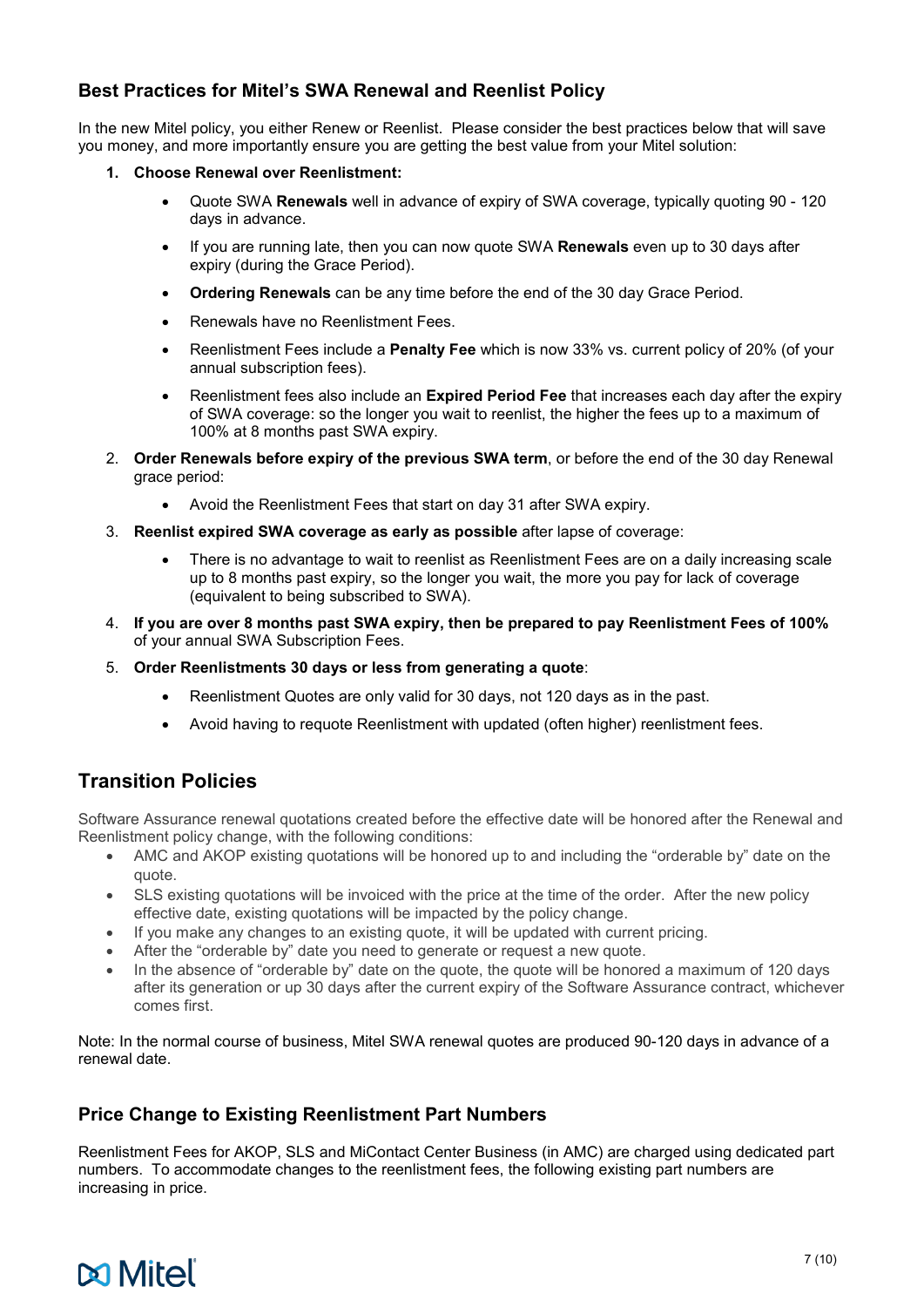| Part number   | <b>Description</b>                    |  |
|---------------|---------------------------------------|--|
| 51304505      | MX TS TelSys SWA Reinstate            |  |
| 51304518      | MX TS Tel User SWA Reinstate          |  |
| 51304531      | MX TS TelGateway SWA Reinstate        |  |
| 51304544      | MX Prov Mgr Sys SWA Reinstate         |  |
| 51304557      | MX Prov Mgr User SWA Reinstate        |  |
| FAF901655/AR  | MX MSP Sys SWA Reinstate              |  |
| FAF901656/AR  | MX MSP ext SWA Reinst 1y              |  |
| FAF901660/AR  | <b>BluStar Client Re-enlist SWA</b>   |  |
| 84L00006AAA-A | MMC 4 user Re-enlist SWA              |  |
| 51305455      | MX Fb Basic Re-enlist SWA             |  |
| 51305468      | MX Fb Entry Re-enlist SWA             |  |
| 51305577      | MX Fb Std Re-enlist SWA               |  |
| 51305590      | MX Fb Prem Re-enlist SWA              |  |
| 51305603      | MX Fb Mobile Re-enlist SWA            |  |
| 51305616      | MX Fb Cordless Re-enlist SWA          |  |
| 54007102      | SWAS MiCCEnt Lite Agent Reenli        |  |
| 54007109      | <b>SWAS MiCCEnt MM Agent Reenlist</b> |  |
| 54008973      | SWAS MiCCEnt Web Agent Reenli         |  |
| 54007123      | <b>SWAS MiCCEnt IVR Sess Reenlist</b> |  |
| 54007116      | SWAS MiCCEnt MngtUser Reenlist        |  |
| 54007095      | SWAS MiCC Ent System Reenlist         |  |
| 51305116      | CMG Sys Re-enlist SWA                 |  |
| 51305113      | CMG Prem Usr Re-enlist SWA            |  |
| 51305119      | CMG CWI Re-enlist SWA                 |  |
| 51305122      | Att Sys Re-enlist SWA                 |  |
| 51305125      | Att Usr Re-enlist SWA                 |  |
| 51305158      | Att QM sys Re-enlist SWA              |  |
| 51305128      | Att CMG user Re-enlist SWA            |  |
| 51305131      | CMG Att MSC Re-enlist SWA             |  |
| 51305134      | CMG VR Sys Re-enlist SWA              |  |
| 51305137      | CMG VR Usr Re-enlist SWA              |  |
| 51305140      | CMG VR VM Re-enlist SWA               |  |
| 51305143      | CMG VR SA port Re-enlist SWA          |  |
| 51305152      | CMG IC Sys Re-enlist SWA              |  |
| 51305155      | CMG IC Port Re-enlist SWA             |  |
| 84D00019AAA-A | SW Assur 415 reinstate                |  |
| 84D00020AAA-A | SW Assur 430 reinstate                |  |
| 84D00021AAA-A | SW Assur 470/VA reinstate             |  |
| 84D00022AAA-A | SW Assur MiVO 400 1 user reinstate    |  |
| 84D00028AAA-A | SW Assur MiVO 400 20 users reinstate  |  |
| 84D00032AAA-A | SW Assur MiVO 400 50 users reinstate  |  |
| 84D00036AAA-A | SW Assur MiVO 400 100 users reinstate |  |
| 54009809      | SW Assur SMBC reinstate               |  |
| 54007436      | Alarm Server SWA Reenlist fee         |  |
| 84-00003AAA-R | MiV5000 SWAS Reenlist Unit Fee        |  |
| 84-00003BAA-R | MiV5000 mger Reenlist Unit Fee        |  |
| 84-00003CAA-R | MiV5000 CC Reenlist Unit Fee          |  |
| 54006936      | CC Re-enlist Penalty for SW Assurance |  |
| 54010232      | SWA Hospi 470/VA reinstate            |  |

# **x** Mitel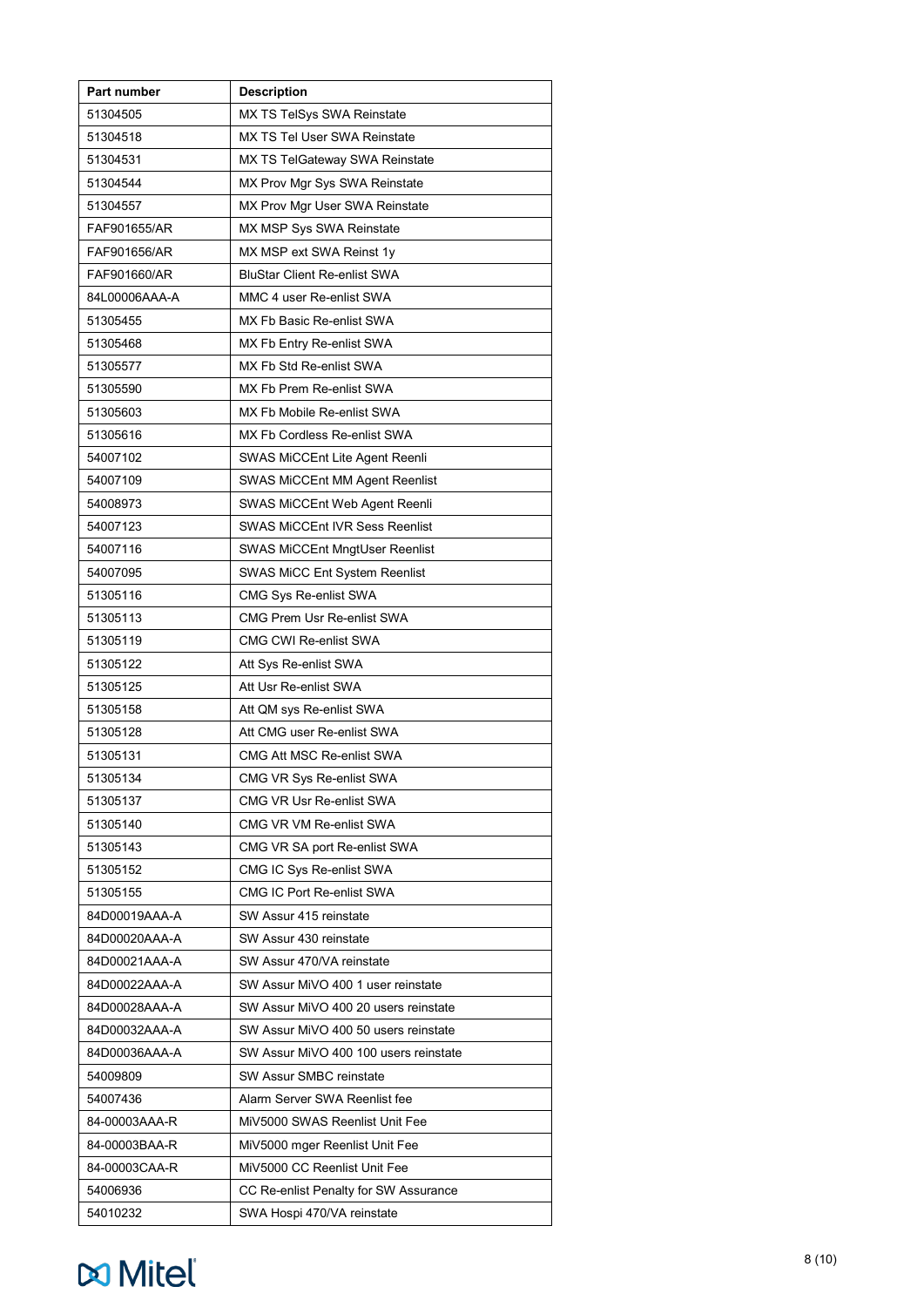| 54010232 | SWA Hospi 470/VA reinstate            |
|----------|---------------------------------------|
| 54010245 | SWA Hospi MiVO 400 20 users reinstate |
| 54010245 | SWA Hospi MiVO 400 20 users reinstate |
| 54010245 | SWA Hospi MiVO 400 20 users reinstate |

## **New Reenlistment Part Numbers**

In case of Reenlistment Quote, Reenlistment Fees are charged using dedicated part numbers. For the products listed in the table below, new part numbers are created for Reenlistment Fees:

| <b>Product</b>                         | Part<br>number | <b>Description</b>                      |
|----------------------------------------|----------------|-----------------------------------------|
| <b>MiVoice Business</b>                | 54010378       | <b>SWA Reenlist MiVoice Business</b>    |
| <b>MiVoice Business</b>                | 54010406       | SWA Reenlist MiVoice Bus Multi-Instance |
| Mitel Designated License Manager (DLM) | 54010386       | SWA Reenlist Designated License Mgr     |
| MiCollab with MiVoice Business         | 54010409       | SWA Reenlist MiCollab w/ Voice          |
| <b>Enterprise Manager</b>              | 54010376       | SWA Reenlist Enterprise Manager         |
| MiCollab                               | 54010405       | <b>SWA Reenlist MiCollab</b>            |
| MiCollab                               | 54010379       | <b>SWA Reenlist UC Advanced</b>         |
| MiCollab                               | 54010384       | <b>SWA Reenlist UC Mobile</b>           |
| Mitel Unified License Manager (ULM)    | 54010407       | SWA Reenlist ULM Aggregate Business     |
| Mitel Unified License Manager (ULM)    | 54010389       | SWA Reenlist ULM Aggregate Enterprise   |
| MiVoice Border Gateway                 | 54010383       | SWA Reenlist MiVoice Border Gateway     |
| Open Interfaces Gateway                | 54010408       | SWA Reenlist BPI Gateway                |
| <b>NuPoint</b>                         | 54010380       | <b>SWA Reenlist NUPOINT Std Edition</b> |
| <b>NuPoint</b>                         | 54010381       | SWA Reenlist NUPOINT 640E               |
| <b>NuPoint</b>                         | 54010404       | SWA Reenlist NUPOINT 640                |
| <b>Secure Recording Connector</b>      | 54010382       | SWA Reenlist SECURE RECORDING CONNECTO  |
| MiVoice Office 250                     | 54010385       | SWA Reenlist MiVoice Office             |
| <b>MiContact Center Office</b>         | 54010387       | SWA Reenlist - Customer Service Mgr     |
| Mitel Business Dashboard               | 54010388       | SWA Reenlist - Business Dashboard       |
| MiContact Center Business: ASR and TTS | 54010390       | CC Re-enlist Penalty ASR/TTS SWA        |
| MiVoice Connect                        | 54010391       | <b>Partner Support Reenlist</b>         |
| MiVoice Connect                        | 54010392       | <b>Enterprise Support Reenlist</b>      |

Products that are not present in this list already have dedicated part numbers for Reenlistment Fees: the existing part numbers continue to be used with the new policy.